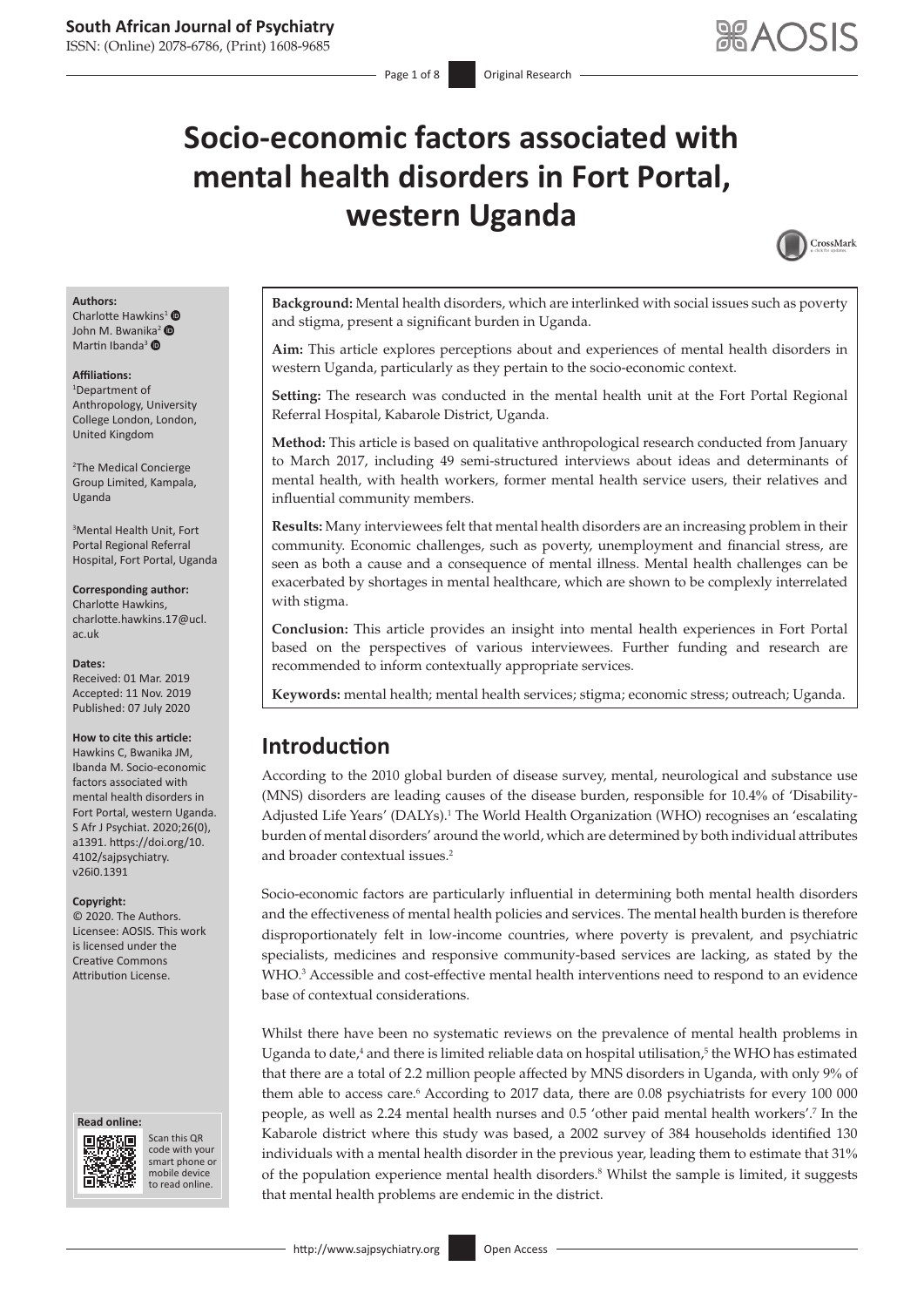<span id="page-1-5"></span><span id="page-1-4"></span><span id="page-1-3"></span><span id="page-1-2"></span><span id="page-1-1"></span><span id="page-1-0"></span>Uganda has a high population growth of 3.2%, with a 2018 IndexMundi estimate showing that 69% of the population is under the age of 25.<sup>[9](#page-6-8)</sup> Uganda is classed by the World Bank as a low-income country,<sup>10</sup> and their assessment notes that whilst poverty rates have decreased from 57% in 1993 to 20% in 2013, inequality is rising and 'even after two decades of progress, poverty is still widespread'.[11](#page-6-10) Epidemiology often determines that poverty correlates with higher rates of disease, $12$  and WHO cites various studies that confirm this relationship between poverty and mental illness.[13](#page-6-12) A 2019 study in six lowand middle-income countries, including Uganda, found that households with a member with an MNS disorder had lower income and higher healthcare expenditure, leading the researchers to conclude that households that have a member with an MNS disorder are 'susceptible to chronic poverty'[.14](#page-6-13) Psychologists have defined poverty-induced breakdown as chronic stress or 'toxic shock', a response to 'strong, frequent, and/or prolonged adversity'[,15](#page-6-14) which damages 'brain architecture' and future health. Furthermore, theorists note that mental illness and poverty also often exist in a cyclical relationship with stigma,<sup>16</sup> notably so in Uganda.<sup>17</sup> This suggests that systemic issues can impact individuals' mental health, supporting the relevance of the current study, which is an exploration of the experiences of mental health disorders in relation to the social and economic context in Fort Portal, from the perspective of health workers, former service users and their relatives.

# <span id="page-1-7"></span><span id="page-1-6"></span>**Research methods and design**

This qualitative study used face-to-face, informal, in-depth interviews to collect responses from 49 participants chosen on a judgement basis, or selecting respondents most appropriate to the research interests[.18](#page-7-0)

<span id="page-1-10"></span><span id="page-1-9"></span>Health workers, mental health service users and their relatives were interviewed by the principal investigator for their views and experiences of mental health problems in the context of the Kabarole District. Service users interviewed were formerly inpatients at the hospital and act as peer support workers to assist the hospital with community-based care. Given the subjectivity and complexity of research interests, holistic qualitative methods such as open-ended interview questions were particularly relevant[.19](#page-7-1) Research design and implementation was supported by the psychiatric clinical officer (PCO) incharge at the hospital, who facilitated the research in the mental health unit and assisted with the recruitment of interviewees. A research assistant who works in the mental health unit as an occupational therapist supported data collection with interview question design and translation into Rutooro. An analysis of the diverse perspectives of respondents can inform an understanding of the socio-economic determinants of mental health problems in Uganda and contribute to the development of contextually relevant mental health interventions, such as social psychiatry and public health progammes.<sup>[20](#page-7-2)</sup>

#### <span id="page-1-11"></span>**Setting**

This research was conducted in the psychiatric unit within a general regional hospital in the town of Fort Portal, Kabarole

district, western Uganda. The hospital serves the seven surrounding districts, including part of eastern Democratic Republic of Congo (DRC), comprising 2.2 million people over an area of 11 000 km[2](#page-6-1) (Figure 1). Patients are referred to the regional hospital from all health service levels, including general hospitals, primary healthcare centres and village health teams.<sup>[1](#page-6-0)</sup> The mental health unit has a bed capacity of 45 in-patients and a busy outpatient clinic, which at the time of the study in 2017 was frequented by approximately 930 people seeking treatment each month. As it was founded in 2005, the staff strength, led by the PCO in-charge, has increased from 2 to 24, and patient intake continues to increase.

#### **Study population and sampling**

<span id="page-1-8"></span>Interviewees were recruited using a judgement sampling approach, selecting respondents most appropriate to the research interests,<sup>18</sup> based on the experience and the network of the PCO in-charge and the research assistant, an occupational therapist. This included their colleagues at the hospital, service users or peer support workers, existing patient's attendant relatives and key influential members of the community, including religious leaders. Chosen sample categories were additionally informed by Weiss' framework for researching health concepts and interventions.<sup>22</sup> This included their colleagues, service users or peer support workers, existing patient's attendant relatives and key influential members of the community, including religious leaders. Interviewees by population, age and gender are outlined in Table 1.

### <span id="page-1-12"></span>**Data collection**

In-depth, semi-structured interviews lasting 1 h on average were conducted in an informal manner to allow for participants' interpretation of the questions and to elucidate free opinions.[18](#page-7-0) Interviews mostly took place in an office in the mental health unit. Questions were developed after 2 weeks of participant observation in the mental health unit and adapted with feedback from hospital workers. They explored the following areas of particular relevance in this setting: stories and experiences of mental health disorders; perceptions of causality; treatment and health education preferences; attitudes towards medicine; family and community responses; stigma, exclusion and labelling; self-perceptions; the mental health system in the region; influence of communicable diseases such as human immunodeficiency virus (HIV); and perceptions of neurological disorders such as epilepsy.

#### **Data analysis**

<span id="page-1-13"></span>Interviews were recorded using detailed field notes and audio recordings that were transcribed verbatim. Data content was analysed and coded manually by the principal researcher. Data were aggregated into themes that emerged during the coding process, according to Tesch's procedure[.23](#page-7-4) Validity was ensured through triangulation of findings from the varied interviews and participant observation.[18](#page-7-0) Findings were checked by the PCO in-charge to confirm the accuracy of reporting.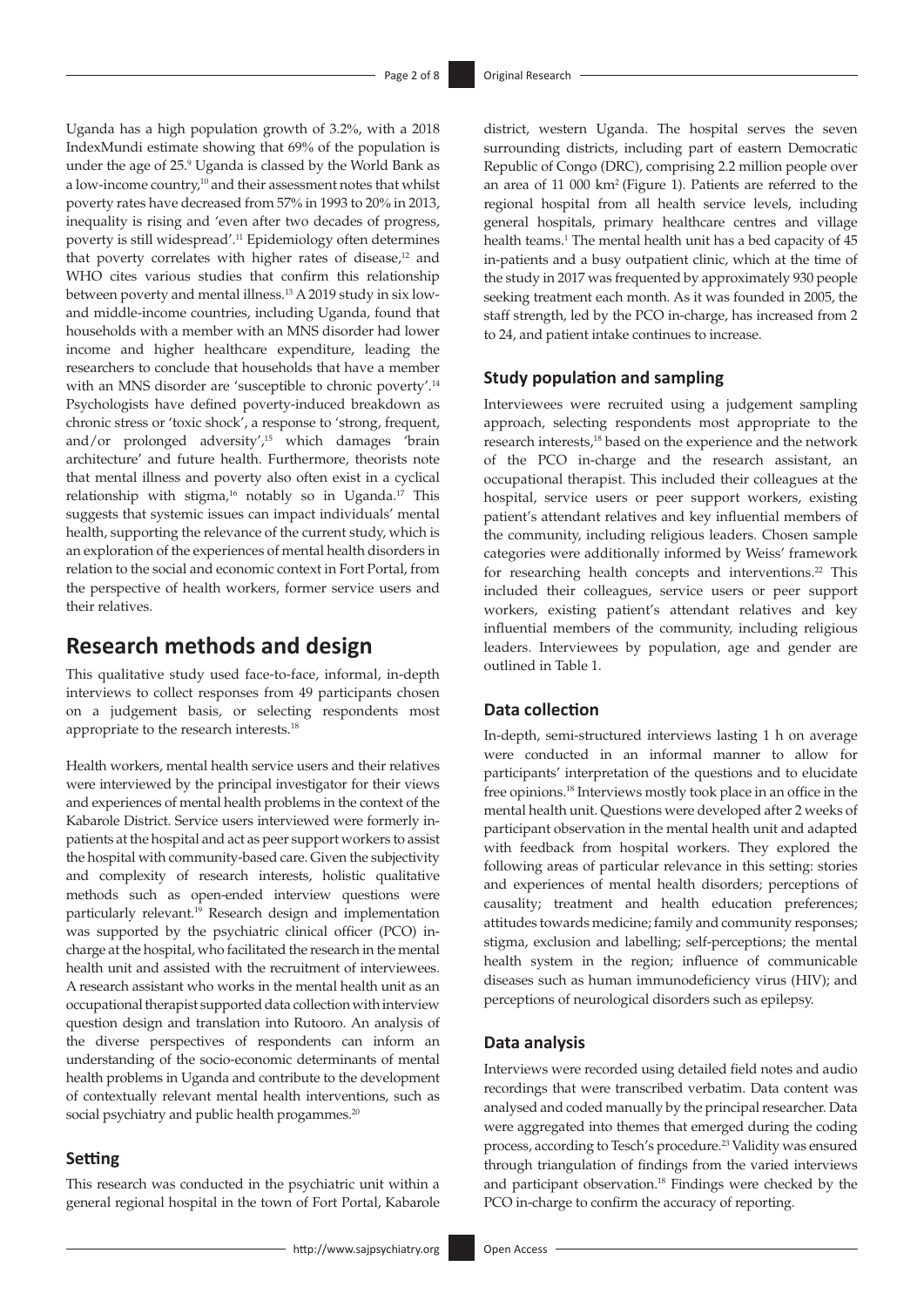

<span id="page-2-0"></span>**FIGURE 1:** Map from Uganda Bureau of Statistics 2014 Census, relevant districts outlined in red[.21](#page-7-5)

### **Ethical consideration**

This study protocol was granted full approval by the Makerere University School of Social Sciences Research Ethics Committee (MAKSS REC) on 19 January 2017 (SS71ES). Research activities at Fort Portal Regional Referral Hospital were approved by the hospital director. All research participants gave informed consent to be involved in this study. Pseudonyms have been used or names omitted to preserve confidentiality.

## **Results**

Many interviewees felt that their socio-economic setting was responsible for a rise in mental health disorders, and the experience worsened by the meanings attached to it. The views of interviewees will be grouped into (1) perspectives on socio-economic causes of mental health disorders, (2) economic consequences of mental health disorders and (3) issues relating to mental healthcare services.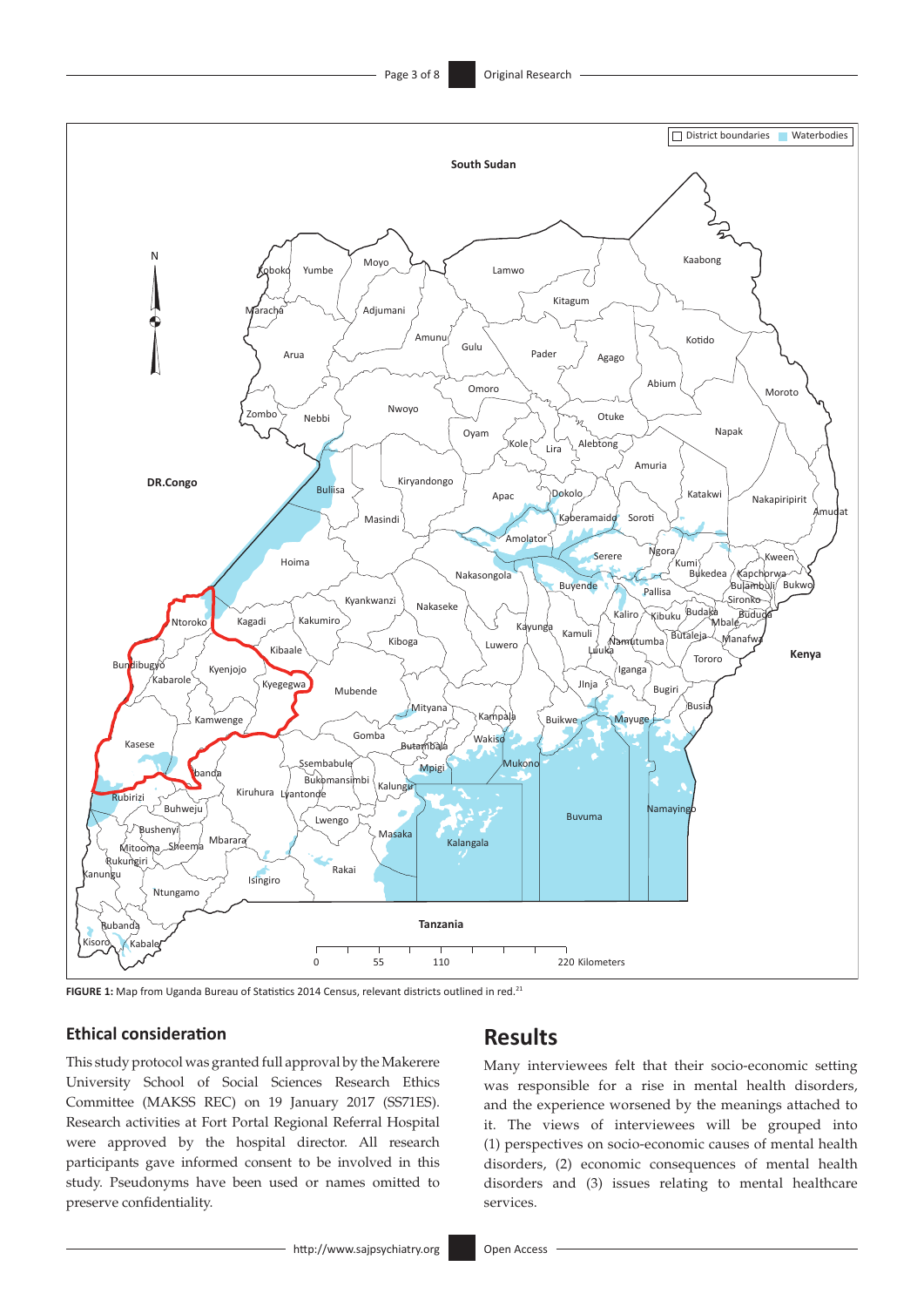#### **TABLE 1:** Interviewees by population, age and gender.

| Sample categories                                     | <b>Total</b>   | Female                   |                          |                          | Male                     |                          |                          |
|-------------------------------------------------------|----------------|--------------------------|--------------------------|--------------------------|--------------------------|--------------------------|--------------------------|
|                                                       |                | $20 - 34$                | $35 - 49$                | $50+$                    | $20 - 34$                | $35 - 49$                | $50+$                    |
| Psychiatric clinical officer                          | 3              | $\overline{\phantom{a}}$ |                          | $\overline{\phantom{a}}$ | $\overline{\phantom{0}}$ | $\overline{a}$           | $\overline{2}$           |
| Mental health nurse                                   | 4              | 1                        | 3                        | $\overline{\phantom{0}}$ | $\overline{\phantom{0}}$ | $\overline{\phantom{0}}$ |                          |
| Occupational therapist                                | $\overline{2}$ | $\mathbf{1}$             |                          |                          |                          |                          |                          |
| General health workers (doctors, nurses, students)    | 5.             | 1                        | 2                        | $\mathbf{1}$             | $\overline{\phantom{0}}$ |                          |                          |
| Hospital social worker                                |                | $\overline{\phantom{a}}$ | $\mathbf{1}$             | $\overline{\phantom{a}}$ | $\overline{\phantom{a}}$ | $\overline{\phantom{0}}$ |                          |
| Hospital administration                               |                | $\overline{\phantom{a}}$ | $\overline{\phantom{0}}$ | $\mathbf{1}$             | $\overline{\phantom{0}}$ |                          |                          |
| Private sector health worker                          |                |                          |                          |                          | $\overline{\phantom{a}}$ |                          |                          |
| Non-governmental sector health worker                 |                | $\overline{\phantom{a}}$ | $\overline{a}$           | $\overline{\phantom{a}}$ | $\overline{1}$           |                          |                          |
| <b>Traditional healers</b>                            | 2              | $\overline{\phantom{a}}$ | $\overline{\phantom{a}}$ | $\overline{\phantom{a}}$ | $\overline{\phantom{a}}$ | $\overline{\phantom{a}}$ | $\overline{2}$           |
| Attendant relatives                                   | 6              |                          | $\overline{2}$           |                          |                          | 3                        |                          |
| Former service users                                  | 12             | 3                        | $\overline{4}$           | $\overline{\phantom{a}}$ | $\mathbf{1}$             | $\overline{4}$           | $\overline{\phantom{0}}$ |
| Community members (e.g. market vendors, boda drivers) | 5              | $\overline{\phantom{a}}$ | $\overline{2}$           | $\mathbf{1}$             | $\overline{\phantom{0}}$ | $\overline{2}$           |                          |
| Local leaders (e.g. government officials)             |                | $\overline{\phantom{a}}$ | $\overline{a}$           | $\overline{\phantom{a}}$ | $\mathbf{1}$             | $\overline{a}$           |                          |
| Religious leaders                                     | 2              | $\overline{\phantom{a}}$ | $\overline{a}$           |                          |                          | ٠                        |                          |

### **Socio-economic causes of mental health problems**

Many interviewees traced mental health disorders to the restricted ability to personally mediate conditions of economic adversity. Thirty per cent (*n* = 14) cited stress, disappointment and boredom resulting from the economy as the primary cause of mental illness in Uganda, as, for example, in this emphatic description of economic stress in rural areas, stated by the project's research assistant, an experienced female occupational therapist and mental health worker:

'The socio-economic disturbance. Initially people in the villages used to not buy food. But now because of climate change, seasons, people buy food, right from the village. That is the stress. They don't have food for the family the children are crying for it, it is a stress. So you stay stressed. Diseases. You don't have money. You come to a so-called free hospital there are no drugs. You're stressed. You're sick in severe depression, then the coming of HIV, she has four children they all die, they leave young children for her she has no income to buy for them, she's very old. That is another stressor.'

Here, she refers to the contextual factors outlined above that contribute to the 'socio-economic disturbances' around mental health in Uganda. The catalogue of 'stressors' and the iteration of the word 'stress' reflect the insistent reality the word represents, pressure imposed by unmanageable financial hardship. It is therefore telling that the word 'stress' occurs 52 times across transcribed interview data.

Implicit and explicit references to stress were often  $(n = 8)$ accompanied by expressions of 'too many' or 'too few' thoughts, as in this citation from a female mental health nurse in her 30s:

'These days are stressed, people don't have money. These days disappointments… These days HIV is too much. People they don't have thoughts, they don't have everything so stress again.'

Or from this young female former mental health service user and peer support worker…:

'Maybe people are getting depressed because of modern problems … poverty, not everyone has his own thoughts. They

may think of something and it disturbs him, he has no solution, then he gets mad.'

Mental health disorders are also attributed to 'thinking too much' about adversity. A Congolese attendant relative described the cause of his brother's psychiatric problems, and the reason that he had brought him to the mental health unit in Fort Portal; '[h]e has seen too much and thought too much about it. There are many events to deal with every day'.

Underemployment was another socio-economic issue  $(n = 10)$  commonly attributed to mental health problems, sometimes recognised as a contributing factor to the use of drugs and alcohol  $(n = 8)$ , as with the older female hospital administrator here, who lamented, 'that idleness, that lack of what to do, so people have resorted to take drugs', or a physical health worker in her 40s who remarked, 'most of them they get so many certificates. Now you find a big number of the youth who are getting into this drug abuse, this alcoholism'.

### **Economic consequences of mental health disorders**

*Mulalu* is the word used to refer to people with mental health disorders in Uganda, which can literally translate as 'mad', 'crazy' or 'insane'.i People decreed *mulalu* can struggle to get married or gain access to employment and education, thereby preventing them from living what is deemed a progressive and productive life. As a female mental health nurse explained, '[*t*]hey say, "that one cannot, that one is mulalu…." But if already you're sick and someone calls you that name, it can cause you a relapse'.

Another older female mental health worker described this as 'their double disability'. There were various examples of these 'double disabilities'  $(n = 20)$ , the exclusion and illness resulting from the imposed label of *mulalu*. A former in-patient in the mental health unit discussed her challenges

i.Glosbe, 'mulalu' translation, [No date; cited 2019 Mar 13]. Available from: [https://](https://glosbe.com/lg/en/mulalu) [glosbe.com/lg/en/mulalu](https://glosbe.com/lg/en/mulalu)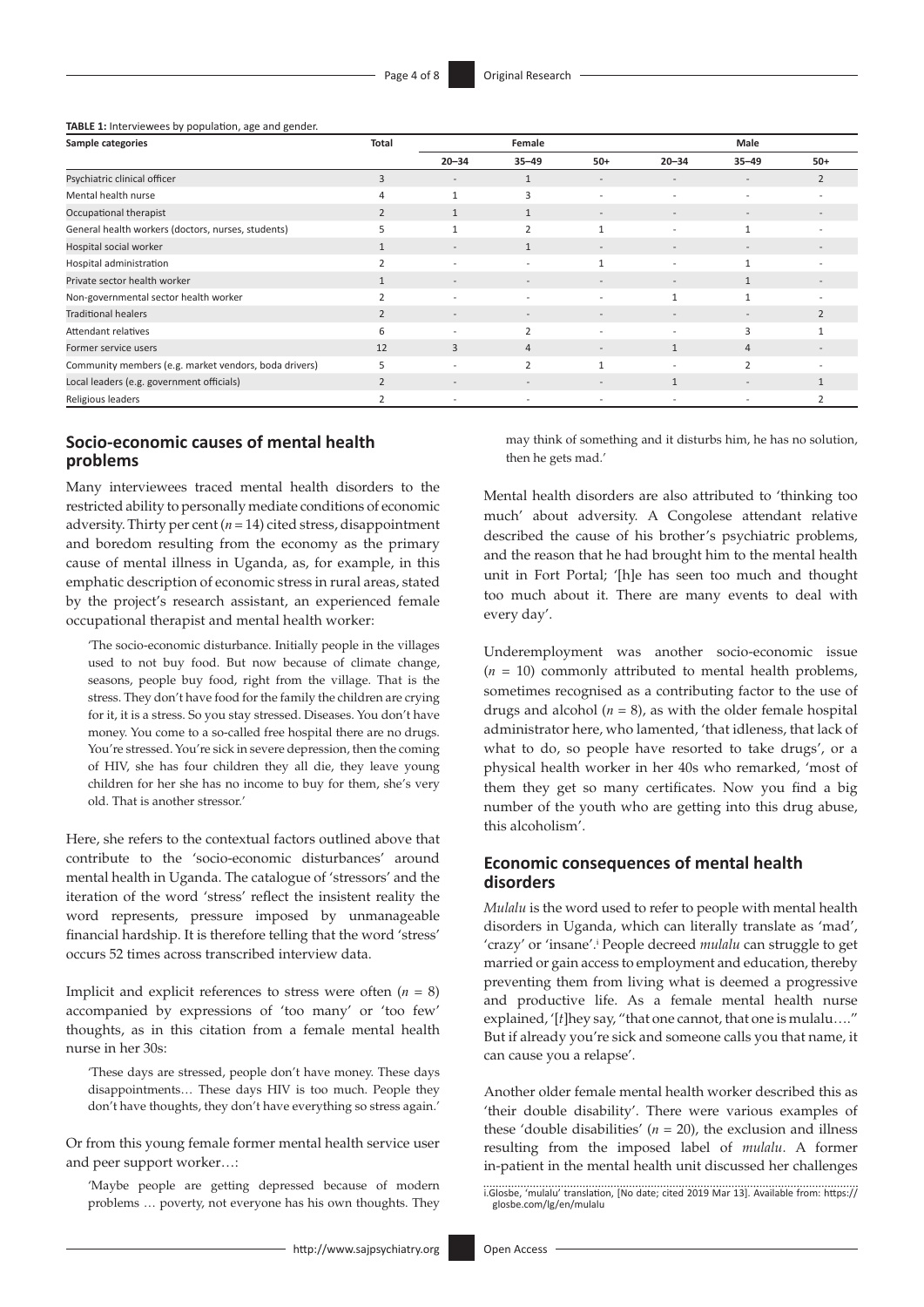in getting a job, the stigma she faces from her family as a result, and the impact this has on her mental health:

'In my family there's some stigma, they know I'm not getting a job, so they under look me. Another thing they start nicknaming me, saying such things. They can say oh "mulalu," they're naming you that you're mad, they can start talking bad words on you…When people know you're mentally sick, they won't give you a job, you have to hide it. Sometimes I get challenges, when they hurt me, when they disconnect me, I can think a lot of thoughts, then I can ask myself that "eh might I relapse?"'

Similarly, a young male service user had challenges within his community, and struggled to find a job and a wife, despite the fact that his epilepsy and schizophrenia had stabilised because of medication. As he said:

'They can work, but the jobs are not easy to get and people are stigmatising them… the community is not good for me. Because they always are passing me in the road, when you make a mistake "that one is a mad person," you overhear them talking about you when you are passing… the problem with those people in the village, the moment they know that you have stepped in a hospital for "mad people," they know that is a case, you are a "mulalu"…They wouldn't even think I could spend an hour working.'

In the meantime, he is financially reliant on his mother, which shows how mental health problems can also have economic consequences for caregivers. The mental health unit relies on attendant relatives to provide patients in the hospital with food, bedding and day-to-day care, which means they need to sacrifice working hours and income to take care of the patient. The hospital social worker, a woman in her 30s, is responsible for patients without family support. She explained the consequence of family rejection for patients:

'In some cases there are patients without family. They reject them and leave them half way to the hospital. There is very little support available from the state in these cases.'

Families with a member living with a mental health disorder can also be labelled and stigmatised. For example, an occupational therapist explained that the relatives of someone who has committed suicide becomes labelled as 'the suicidal family'; 'they have to change the children's names'.

#### **Challenges in mental healthcare**

#### **Stigma**

Health workers interviewed in the mental health unit at Fort Portal Hospital (*n* = 9) felt that the needs of people with mental health disorders are overlooked by institutional decision-makers, meaning that funding for mental healthcare is neglected. As the female occupational therapist in the mental health unit said, 'the institution has stigma at all levels, at community levels, at national, it has stigma'. Some mental health workers were frustrated by resource shortages resulting from external decisions and felt that their work 'doesn't attract attention because it doesn't kill like HIV'.

Furthermore, mental health workers explained that they were stigmatised owing to their proximity to people with mental illness, and that their work was accorded a 'low status in the community'. A senior male PCO at the mental health unit said, 'they think we are mental like our patients', which was reaffirmed by a private sector health worker, a man in his 40s:

'…[*T*]hey tend to think people who work with them are mad. It's sort of kind of an attitude that people have that mental health is for mad people. The workers they're there, and the patients, the same, so that's why they probably don't give it the respect that it deserves.'

This has implications for attracting much needed medical staff into the field. One young male trainee doctor explained that he would not choose to work in psychiatry, because:

'…[*I*]n real life in Africa, most of the people tend towards generating income, and then generating income in psychiatry is not so big as compared to other practices.'

Many  $(n = 14)$  health workers were proponents of health outreach and sensitisation to educate communities about mental health, to destigmatise mental health disorders and to introduce available services at the hospital. As a female HIV nurse explained:

'…[*I*]f they see a medical personnel then they say, "so you mean it is not contagious?" We need to go and see their reaction, they can say "pardon, explain further".'

Whilst the funding for community education was not available, mental health workers sensitised relatives who come into the hospital and during re-settlement visits at their homes.

#### **Inadequate food and medicine supplies**

During the research period, there were inadequate food and medical supplies in the hospital, and poor nutrition and adherence to medicines interfere with patient recovery. The daughter of the elderly woman, an attendant relative at the hospital, quoted here had relapsed owing to poor adherence to medication, which meant they needed to stay in the hospital whilst she stabilised:

'There's a big shortage of the drugs so long as the patients are increasing daily…it is a big challenge to stay in the hospital now that the food is totally out here.'

Mental health workers also faced challenges owing to hospital-based drug shortages; as the PCO in-charge said, 'what are we supposed to do when they bring in a violent person who is tied up with ropes? It is very dangerous not to have the drugs'. Psychiatric medicine in Uganda is lacking not only in availability but also in variety, which means that prescriptions cannot be tailored to individuals. As one former in-patient in the mental health unit said, 'the medicine made my sickness very strange'.

Mental health workers described difficulties in promoting patients' recovery in a challenging environment. The female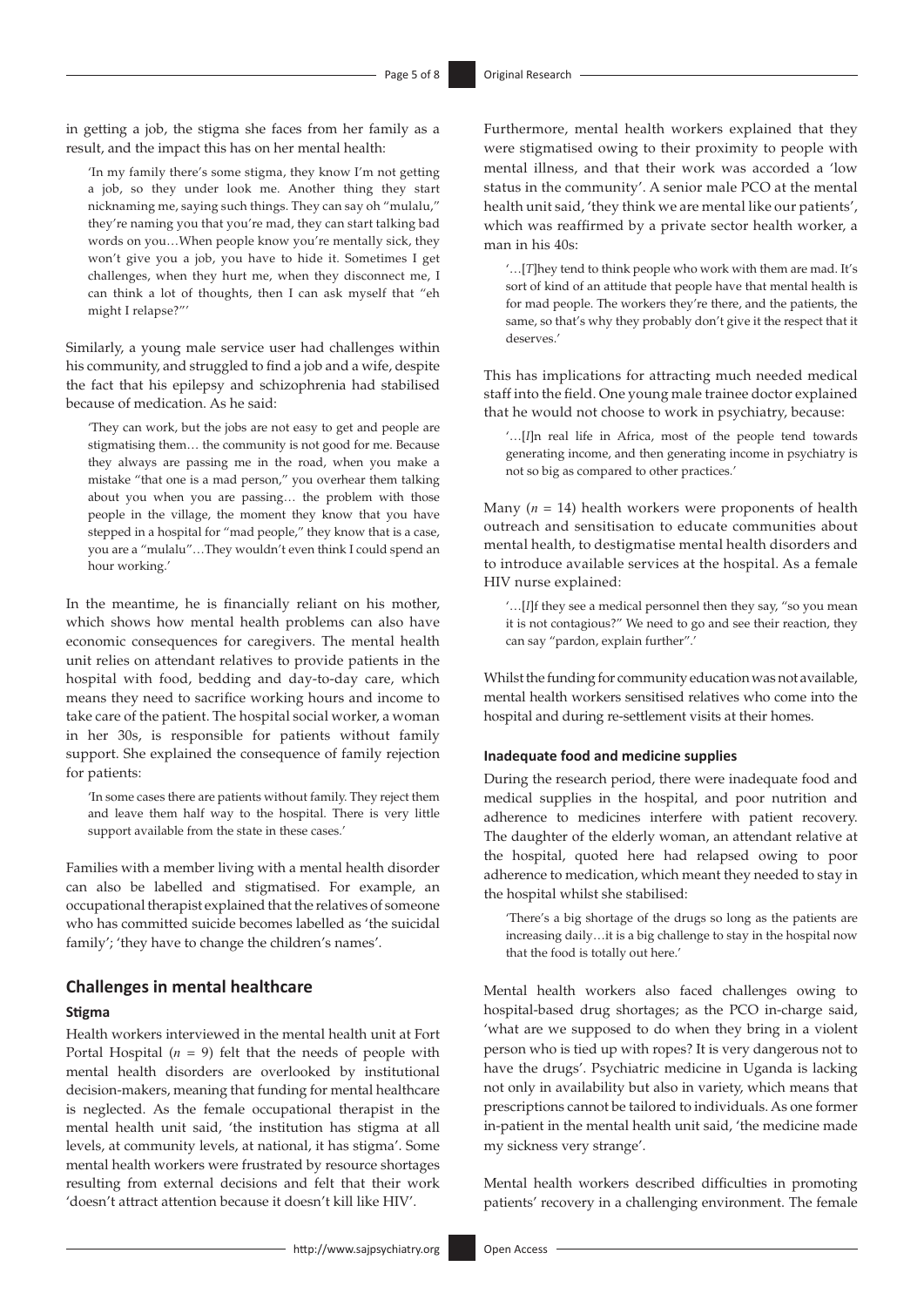senior hospital administrator at Fort Portal in her 50s, having extensive experience in Uganda's psychiatric hospitals, said that mental healthcare requires 'service above self':

'You have to have service above self. Because you work for longer hours, you are talking to a person who will not understand, you say please bathe, at the end of the day he's getting dirty water and is making a mess. Please eat on the plate, pours food down, eats. And so, if you don't have patience, if you don't have that heart for them, you can't manage. You have to be down to earth.'

# **Discussion**

This study shows that experiences of mental health disorders amongst respondents in the mental health unit at Fort Portal Hospital are complexly intertwined with their socio-economic context. Poverty, unemployment and financial stress were commonly recognised as both the cause and consequence of mental health problems. Stigma at institutional, community and family levels could result in further economic exclusion of people with mental health disorders, which, in turn, can lead to a worsening of the initial mental health problem. Mental health theorists in Uganda have described this relationship as a 'vicious cycle'17 between mental health problems, poverty and stigma. Or, in other words, poverty can cause mental health problems; mental health problems can elicit stigmatisation; stigma can cause poverty and prolong mental health problems.

### **Economic causes of mental health problems**

Many of the mental health service users, their relatives, health workers and community leaders encountered during fieldwork in Fort Portal recognised the economy as a cause of mental health problems. Some interviewees identified the potential of unemployment to undermine mental well-being, particularly amongst the youth. This was often connected to drug and alcohol use as a coping mechanism. Financial stress was commonly recognised as a trigger for breakdown, sometimes expressed as 'too many' or 'too few' thoughts, said to be a common idiom of distress around the world.<sup>24</sup> According to this idiom, excessive stress resulting from a lack of resources causes an absence of thought, with breaking down as a way of coping with contextual problems.

### <span id="page-5-0"></span>**Economic consequences of mental health problems**

This study shows that exclusionary attitudes and behaviours towards people decreed *mulalu* may prevent access to institutions such as employment. The phrase 'that one is mulalu' was commonly heard during the research period, suggesting that mental health problems replace an individual's identity. This practice is what Link and Phelan<sup>16</sup> would define as 'labelling within a power context', identifying a person as less productive or capable of success, determining 'life disadvantage' and informing and reflecting inequalities at personal and institutional levels of society. In labelling and excluding people from institutions, the social meanings attached to mental health disorders can have greater longevity and damage than the health problem itself. The *mulalu* label is therefore potent and can inflict further damage on people with mental health disorders, as well as those near to them. This includes relatives and mental health workers who are discriminated by association, which disincentivises psychiatric caregiving and exacerbates systemic limitations.

#### **Challenges in mental healthcare**

<span id="page-5-4"></span><span id="page-5-3"></span><span id="page-5-2"></span><span id="page-5-1"></span>As in much of the Ugandan economy, international development aid dictates the priorities of the healthcare system,[25](#page-7-7) seemingly to the detriment of mental health services. This is particularly evident in relation to HIV, which, according to the 2014 estimates from the United Nations, has affected around 11.6% of the population in the Kabarole district.[26](#page-7-8) At Fort Portal Hospital, physical care for those with HIV/AIDS is funded by the United States Agency for International Development/Strengthening Uganda's Systems for Treating AIDS Nationally,<sup>[27](#page-7-9)</sup> whilst psychological treatment for psychological breakdown, owing to organic or neurologic factors, stress or grief,<sup>[28](#page-7-10)</sup> is dependent on state resources. National funding limitations mean that there are sometimes inadequate food and medical supplies to treat patients at the Fort Portal mental health unit, with a detrimental effect on patient health. When the food runs out, in-patients may have to leave before they have fully recovered. Similarly, poor adherence to drugs hinders recovery and prolongs mental health problems. The absence of available drugs may leave people with mental health disorders exposed to mistreatment such as restraint, violence and incarceration.

Access to newer psychiatric medicines is restricted. For example, second-generation antipsychotics were discovered in the 1980s, and the WHO finds their side effects 'more tolerable' but not cost-effective in the developing world.[29](#page-7-11)

<span id="page-5-6"></span><span id="page-5-5"></span>This cost-ineffectiveness in low-income countries such as Uganda is ensured by large-scale factors such as inflated costs of non-generic pharmaceuticals and ineffective national drug procurement processes[.30](#page-7-12) The new medicines also come with new risks, including weight gain and diabetes, and their superiority to first-generation anti-psychotics is debated; at least 70% of comparative research studies are said to be industry funded, with bias insufficiently addressed[.30](#page-7-12) The introduction of these new medical risks on a large scale in Uganda is therefore not necessarily a preferable alternative, and adverse effects depend on the individual patient. However, the 'cost-ineffectiveness' of newer medicines in Uganda is symptomatic of a global pharmaceutical imbalance, meaning that recovery options are more limited in Uganda than elsewhere in the world. This supports quoted mental health worker's frustrations that institutional processes hinder the accessibility of mental healthcare in Western Uganda.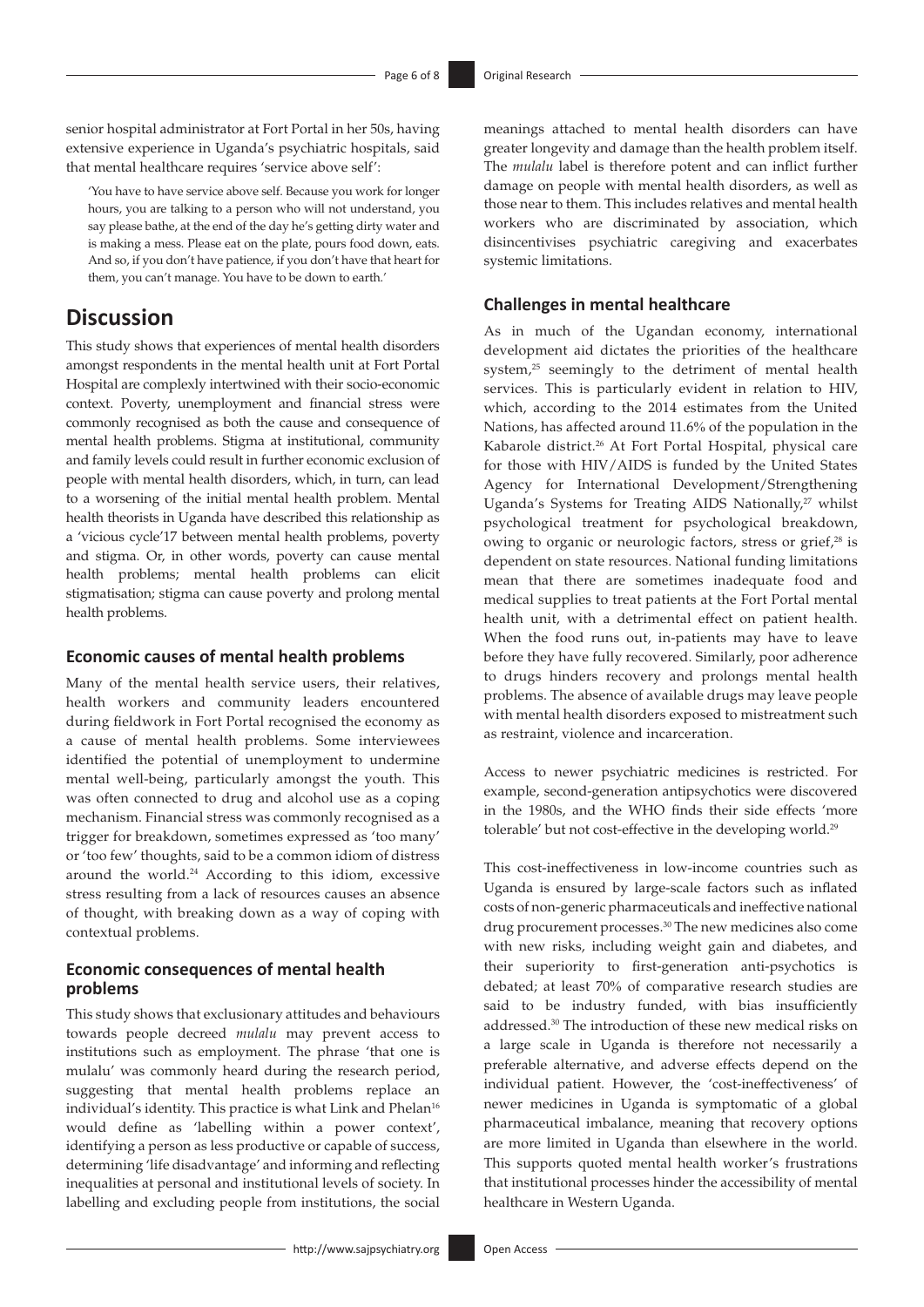# **Limitations**

The main limitation of this study is that there was only a single researcher, which may have introduced bias in the data analysis. However, the researcher spent 3 months in the study setting to develop an in-depth understanding of the context and experiences of the participants. Furthermore, the research assistant had long-term employment in the mental health unit of Fort Portal Hospital, as an occupational therapist. Research design was also informed by the PCO in-charge. As respondents were made up of a judgement sample, responses are not necessarily generalisable to the entire community. Judgement sampling also limits generalisability to other hospitals in Uganda and elsewhere. Further research should expand the sample of respondents, and data collection and analysis should be conducted and reviewed collaboratively.

# **Conclusion**

Notwithstanding the study limitations, this open-ended qualitative study provides an understanding of the socioeconomic aspects of mental health within the context of Fort Portal from the perspectives of various informed respondents. The findings suggest that greater mental health awareness is needed amongst governing bodies and healthcare funders to support increased investment in services and resources, including food and medicines, outreach and sensitisation programmes, and mental health staffing and salaries. Funding in particular should target low-income and rural populations, whose socio-economic situation can hinder their mental health. Further research would assist service providers to properly respond to mental health problems and thereby counter prevailing attitudes and institutional neglect. This includes supporting existing care services, both in hospitals and within families and communities, and also designing innovative approaches to bridge gaps in mental healthcare in an efficient and cost-effective manner.

# **Acknowledgements**

The authors would like to thank the respondents for their participation; the hospital director, psychiatric clinical officer, occupational therapist and the staff at the mental health unit of Fort Portal Regional Referral Hospital who supported and accommodated this research; and the executive staff at the Medical Concierge Group, Dr Davis Musinguzi and Louis Kamelegeya, and Prof. Daniel Miller at the University College London Anthropology for reviewing the article.

#### **Competing interests**

The authors have declared that no competing interests exist.

### **Authors' contributions**

C.H. and M.I. were responsible for the design and implementation of the study. C.H. and J.M.B. were responsible for the analyses and drafting of the article. All authors contributed to, reviewed and approved the article.

#### **Funding information**

This research was supported by the University of Amsterdam. It received no specific grant from any funding agency in the public, commercial or not-for-profit sectors.

### **Data availability statement**

Data sharing is not applicable to this article as no new data were created or analysed in this study.

#### **Disclaimer**

The views and opinions expressed in this article are those of the authors and do not necessarily reflect the official policy or position of any affiliated agency of the authors.

## **References**

- <span id="page-6-0"></span>[1.](#page-0-0) Whiteford HA, Ferrari AJ, Degenhardt L, Feigin V, Vos T. The global burden of mental, neurological and substance use disorders: An analysis from the Global Burden of Disease Study 2010. PLoS One. 2015;10(2):e0116820. [https://doi.](https://doi.org/10.1371/journal.pone.0116820) [org/10.1371/journal.pone.0116820](https://doi.org/10.1371/journal.pone.0116820)
- <span id="page-6-1"></span>[2.](#page-0-1) World Health Organization. Mental health: Strengthening our response [homepage on the Internet]. c2018 [updated 2018 Mar 30; cited 2019 Mar 13]. Available from: [https://www.who.int/en/news-room/fact-sheets/detail/mental](https://www.who.int/en/news-room/fact-sheets/detail/mental-health-strengthening-our-response)[health-strengthening-our-response](https://www.who.int/en/news-room/fact-sheets/detail/mental-health-strengthening-our-response)
- <span id="page-6-2"></span>[3.](#page-0-2) World Health Organization. Mental health action plan 2013–2020 [homepage on the Internet]. c2013 [updated 2013; cited 2019 Mar 13]. Available from: [https://](https://apps.who.int/iris/bitstream/handle/10665/89966/9789241506021_eng.pdf?sequence=1) [apps.who.int/iris/bitstream/handle/10665/89966/9789241506021\\_eng.](https://apps.who.int/iris/bitstream/handle/10665/89966/9789241506021_eng.pdf?sequence=1) [pdf?sequence=1](https://apps.who.int/iris/bitstream/handle/10665/89966/9789241506021_eng.pdf?sequence=1)
- <span id="page-6-3"></span>[4.](#page-0-3) Opio JN, Tufanaru C, Aromataris E. Prevalence of mental disorders in Uganda: A systematic review protocol. JBI Database System Rev Implement Rep. 2018;16(8):1613–1620.<https://doi.org/10.11124/JBISRIR-2017-003626>
- <span id="page-6-4"></span>[5.](#page-0-4) Ndyanabangi S, Basangwa D, Lutakome J, Mubiru C. Uganda mental health country profile. Int Rev Psychiatry. 2004;16(1–2):54–62. [https://doi.org/10.1080/](https://doi.org/10.1080/09540260310001635104) [09540260310001635104](https://doi.org/10.1080/09540260310001635104)
- <span id="page-6-5"></span>[6.](#page-0-5) World Health Organization. Mental health [homepage on the Internet]. c2017 [updated 2018 Jun 6; cited 2019 Mar 13]. Available from: [https://www.who.int/](https://www.who.int/mental_health/evidence/atlas/atlas_2017_web_note/en/) [mental\\_health/evidence/atlas/atlas\\_2017\\_web\\_note/en/](https://www.who.int/mental_health/evidence/atlas/atlas_2017_web_note/en/)
- <span id="page-6-6"></span>[7.](#page-0-6) World Health Organization. Mental Health Atlas 2017: Member state profile [homepage on the Internet]. c2017 [updated 2019 Feb 8; cited 2019 Mar 13]. Available from: [https://www.who.int/mental\\_health/evidence/atlas/profiles-](https://www.who.int/mental_health/evidence/atlas/profiles-2017/UG.pdf?ua=1)[2017/UG.pdf?ua=1](https://www.who.int/mental_health/evidence/atlas/profiles-2017/UG.pdf?ua=1)
- <span id="page-6-7"></span>[8.](#page-0-7) Kasoro S. Mental Illness in one district of Uganda. Int J Soc Psychiatry. 2002;48(1):29.<https://doi.org/10.1177/002076402128783064>
- <span id="page-6-8"></span>[9.](#page-1-0) IndexMundi. Uganda demographics profile 2018 [homepage on the Internet]. c2018 [updated 2019 Dec 07; cited 2019 Jul 11] Available from: [https://www.](https://www.indexmundi.com/uganda/demographics_profile.html) [indexmundi.com/uganda/demographics\\_profile.html](https://www.indexmundi.com/uganda/demographics_profile.html)
- <span id="page-6-9"></span>[10.](#page-1-1) World Bank. Data for Uganda [homepage on the Internet]. [cited 2019 Mar 13]. Available from: <http://data.worldbank.org/?locations=UG-XM>
- <span id="page-6-10"></span>[11.](#page-1-2) World Bank. Uganda poverty assessment report [homepage on the Internet]. [updated 2016 Sep; cited 2019 Mar 13] Available from: [http://pubdocs.](http://pubdocs.worldbank.org/en/381951474255092375/pdf/Uganda-Poverty-Assessment-Report-2016.pdf) [worldbank.org/en/381951474255092375/pdf/Uganda-Poverty-Assessment-](http://pubdocs.worldbank.org/en/381951474255092375/pdf/Uganda-Poverty-Assessment-Report-2016.pdf)[Report-2016.pdf](http://pubdocs.worldbank.org/en/381951474255092375/pdf/Uganda-Poverty-Assessment-Report-2016.pdf)
- <span id="page-6-11"></span>[12.](#page-1-3) Krieger N. Why epidemiologists cannot afford to ignore poverty. Epidemiology. 2007;18(6):658–663.<https://doi.org/10.1097/EDE.0b013e318156bfcd>
- <span id="page-6-12"></span>[13.](#page-1-4) World Health Organization. Mental health, poverty and development [homepage on the Internet]. c2007 [updated 2007 Sep 4; cited 2019 Mar 13] Available from: [http://www.who.int/mental\\_health/policy/development/1\\_](http://www.who.int/mental_health/policy/development/1_Breakingviciouscycle_Infosheet.pdf) [Breakingviciouscycle\\_Infosheet.pdf](http://www.who.int/mental_health/policy/development/1_Breakingviciouscycle_Infosheet.pdf)
- <span id="page-6-13"></span>[14.](#page-1-5) Lund C, Docrat S, Abdulmalik J, et al. Household economic costs associated with mental, neurological and substance use disorders: A cross-sectional survey in six low- and middle-income countries. BJPsych Open [serial online]. 2019 [cited 2019 Jul 5];5(3). Available from: [https://www.cambridge.org/core/product/identifier/](https://www.cambridge.org/core/product/identifier/S2056472419000206/type/journal_article) [S2056472419000206/type/journal\\_article](https://www.cambridge.org/core/product/identifier/S2056472419000206/type/journal_article)
- <span id="page-6-14"></span>[15.](#page-1-6) Centre on the Developing Child, Harvard University. Toxic stress [cited 2019 Mar 13]. Available from: [http://developingchild.harvard.edu/science/key-concepts/](http://developingchild.harvard.edu/science/key-concepts/toxic-stress/) [toxic-stress/](http://developingchild.harvard.edu/science/key-concepts/toxic-stress/)
- <span id="page-6-15"></span>[16.](#page-1-7) Link BG, Phelan JC. Conceptualizing stigma. Annu Rev Sociol. 2001;27(1):363–385. <https://doi.org/10.1146/annurev.soc.27.1.363>
- <span id="page-6-16"></span>[17.](#page-1-8) Ssebunya J, Kigozi F, Lund C, Kizza D, Okello E. Stakeholder perceptions of mental health stigma and poverty in Uganda. BMC Int Health Hum Rights. 2009;9(5):1–9. <https://doi.org/10.1186/1472-698X-9-5>